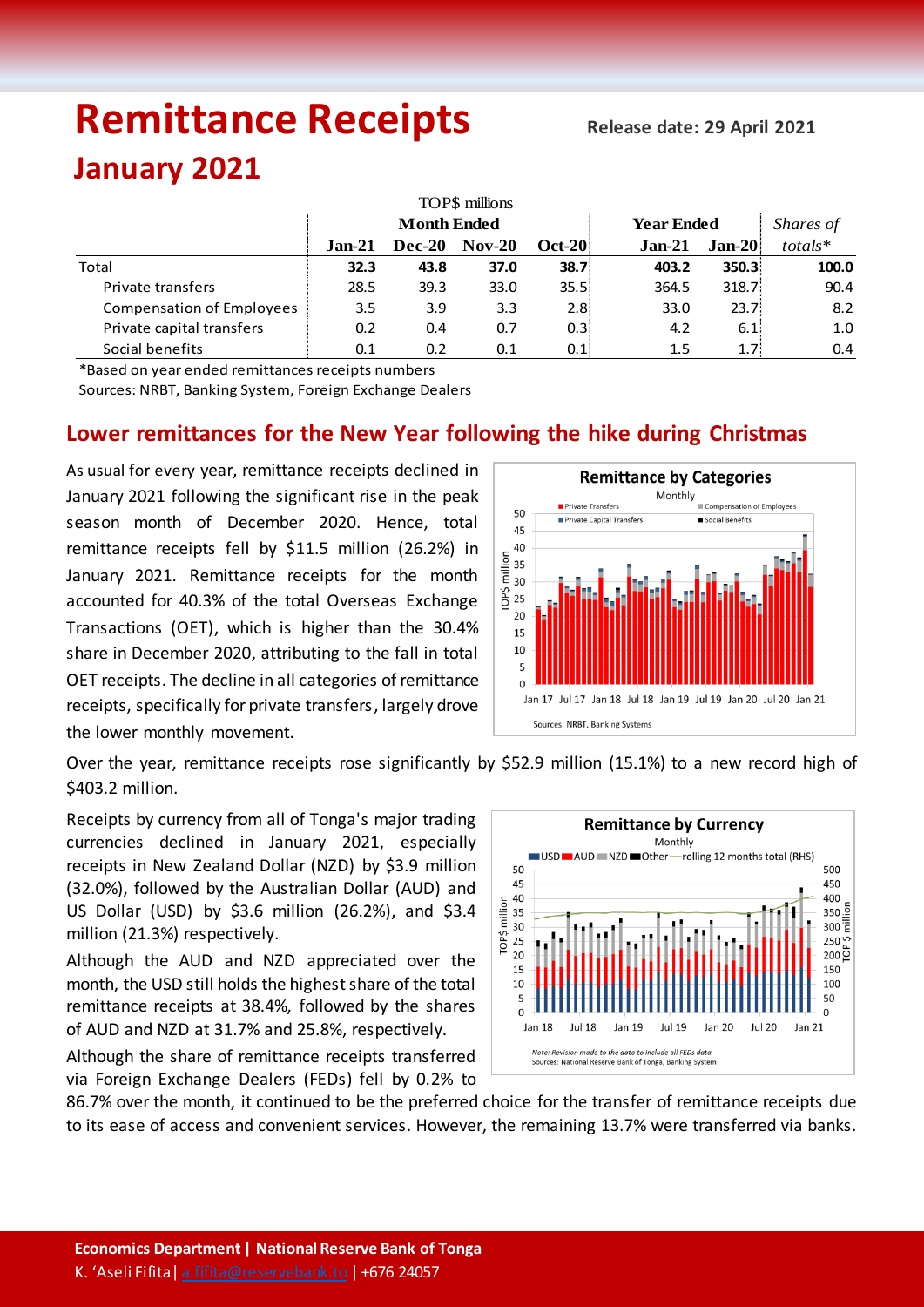#### **Private Transfers**

Over the month, private transfer receipts fell by \$10.8 million (27.4%). Receipts of private transfer in NZD, AUD and USD all declined by \$3.6 million, \$3.6 million and \$3.1 million, respectively. However, private transfer receipts continue to hold the highest share of total remittance receipts at 88.3%, slightly lower than 89.8% in the previous month.

Annually, private transfer receipts rose by \$45.8 million (14.4%), driving the annual increase in total remittance receipts. This accounts for 90.4% of the total annual remittance receipts reflecting the importance of overseas family support from abroad towards households and the Tongan economy.

#### **Employee Compensation<sup>1</sup>**

The total compensation of employees declined by \$0.4 million (11.1%) in January 2021 and is largely driven by the decrease in receipts from seasonal workers in New Zealand by \$0.2 million (13.0%). This increase in the New Zealand dollar receipts outweighed the slight rise in receipts from Australia by \$0.002 million (0.2%). The receipts from seasonal workers amounted to a total of \$2.6 million, while other wages and salaries mostly for repatriates of international organizations in Tonga fell over the month by \$0.2 million to a total of \$0.9 million.





increased by \$9.3 million (39.2%). The seasonal workers' receipts continue to hold the highest share of the total compensation receipts at 64.4% (compared to 61.9% share in December 2020), while the remaining 35.6% share is from other wages and salaries. Receipts from seasonal workers in Australia and New Zealand increased by \$5.8 million (275.2%) and \$4.3 million (47.7%), respectively.

#### **Private capital transfers & Social benefits**

During the month, private capital transfers declined again by \$0.1 million (36.7%) in January 2021. Social benefits slightly fell during the month by \$0.1 million (62.1%), consisting mostly of pension funds. Annually, the private capital transfers and social benefits fell by \$2.0 million (32.0%) and \$0.2 million (11.7%), respectively.

#### **Outlook**

 $\overline{a}$ 

As the economies abroad slowly recover from the downside effects of COVID-19, remittance receipts are expected to slowly pick up in the near future, and may be supported by the ongoing departure of seasonal workers to Australia, and other domestic activities such as the Kava Idol competition as well as fund raising activities by communities and schools.. Nevertheless, the uncertainties associated with COVID-19 remains a risk to the outlook. As such, the Reserve Bank continues to closely monitor movements in remittance receipts as it is the largest source of foreign exchange inflow for the Tongan economy.

<sup>&</sup>lt;sup>1</sup> Employee compensation is the sum of wages and salaries from the seasonal workers abroad, Tongan residents working short term overseas, and resident employees serving foreign organizations.